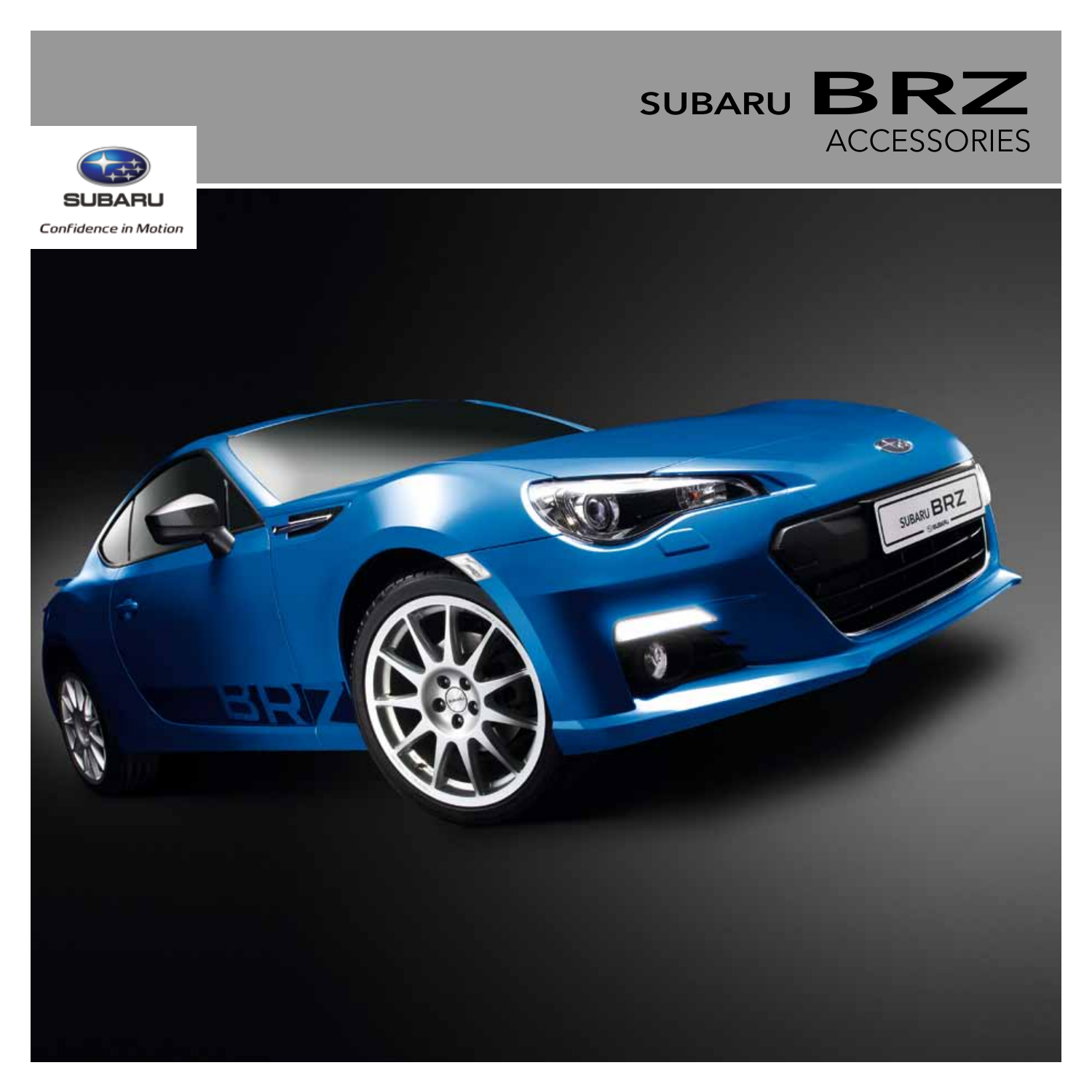# Pure Handling Delight!

When it comes to performance, the new Subaru BRZ is destined to become a true legend. With its ultra low centre of gravity and extremely rigid yet lightened body and chassis, the Subaru BRZ promises and delivers excellent response, stability and maneuverability. The functionality and all-round drivability of the Subaru BRZ will inspire you to hit the road. The exterior of

the Subaru BRZ is a visual feast of exciting enhancements with an interior designed for your ultimate driving pleasure. Experience a feeling of "Pure Handling Delight" as you stretch the boundaries of your driving ability with the confidence Subaru provides.

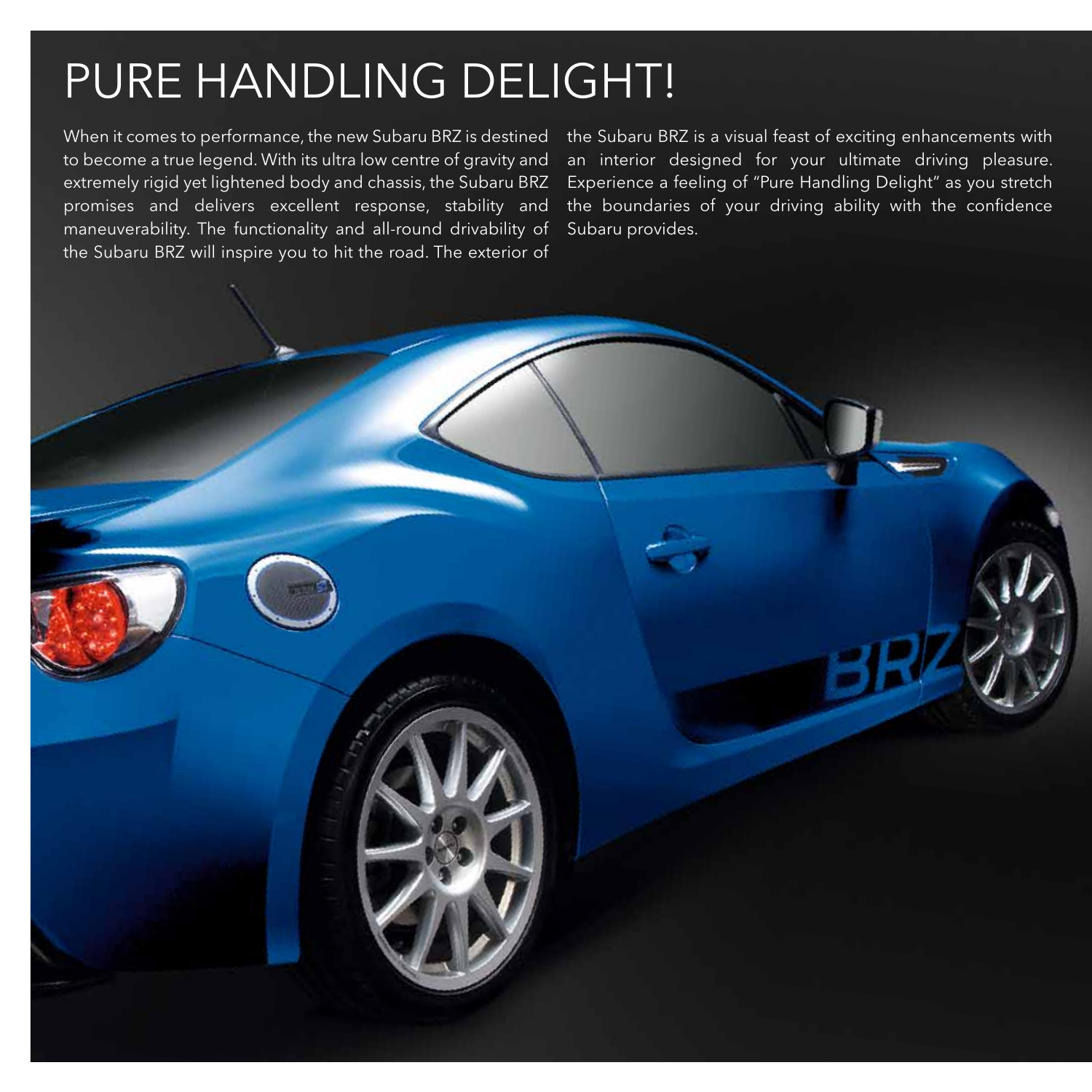

1 Rear under diffuser E5610CA000 Emphasize the rear view of the vehicle.



4 Hood & Roof body graphics J1210CA250 Decoration foil on the hood and roof with sporty checkered pattern.



## 7 Side fin blade

E7110CA000

Enhance the characteristic side view with a chrome accent on the side fins. \*set of 2



#### 10 Chrome front moulding SEBDCA3600

Chrome look moulding to enhance the contour of the grille and to lighten up the front of the vehicle.



# 2 | Decoration foil (window)

SEBDCA3300 Stylish decoration foil with BRZ logo gives the side a new look.



5 Upper body graphics

J1210CA100 Decoration foil on the upper part of the side with sporty checkered pattern.



# 8 Fuel lid garnish

J1210CA800

**Carbon look cover for a sporty accent.** 



11 Chrome trunk moulding SEBDCA3100

Moulding with chrome look to enhance the appearance of the rear view and protect the edge of the trunk lid.



# 3 Decoration foil (door)

SEBDCA3400 Stylish side foil with BRZ logo adds additional protection from stone chipping.



6 Lower body graphics J1210CA150 Decoration foil on the lower part of the side with sporty checkered pattern.



9 Carbon door mirror cover

#### SEBDCA3200

Carbon cover to give the mirror a sporty look. \*set of 2



12 Carbon trunk moulding SEBDCA3000

Moulding with carbon look to increase the sporty appearance of the rear view and protect the edge of the trunk lid.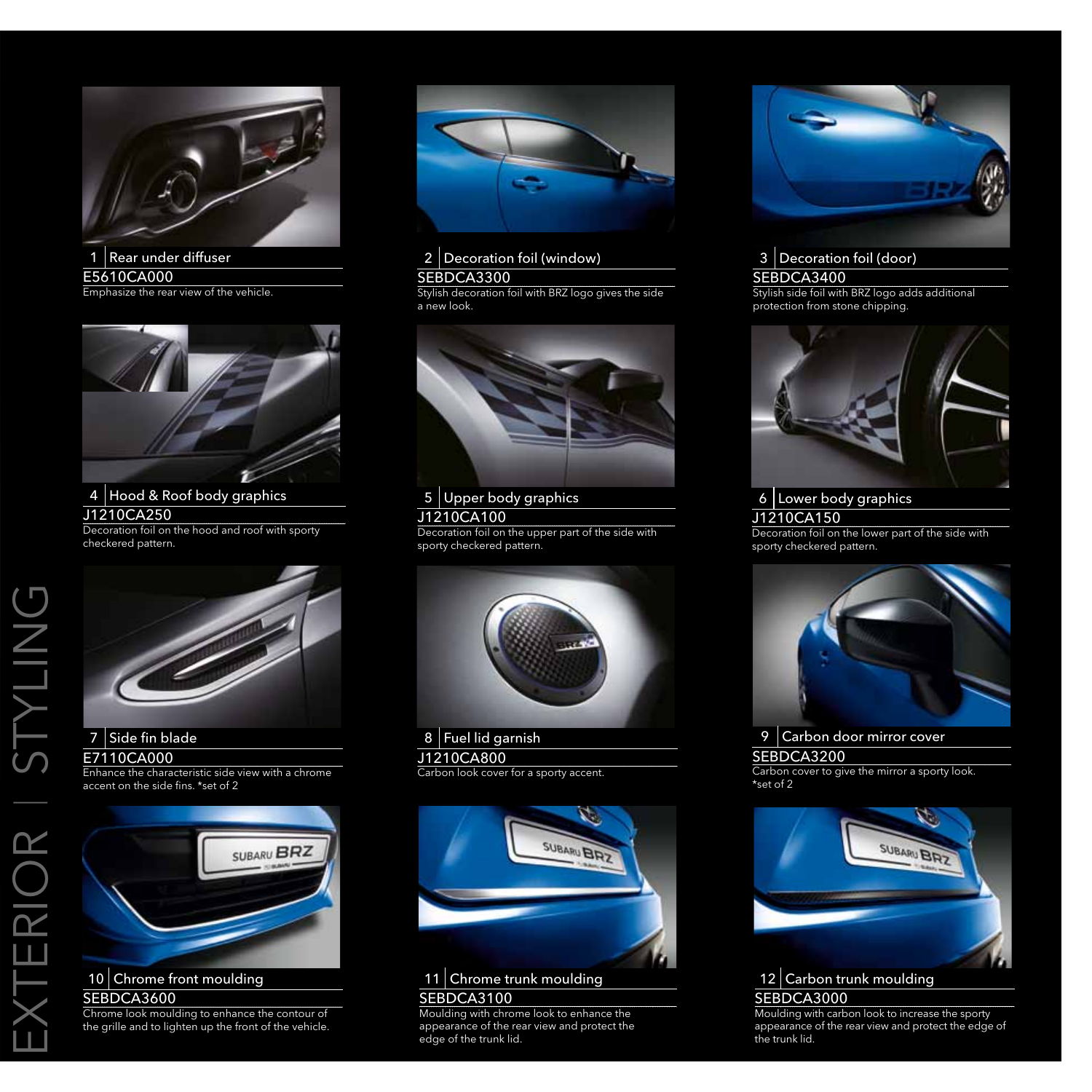

13 Rear bumper protection foil SEBDCA2000

Transparent film to protect the upper surface of the bumper from scratches.



15 Alloy Wheel 16" SECWAG4001 16 x 6,5JJ offset 48 Not applicable to UK market



17 Alloy Wheel 18" silver SESLSE4000 18 x 8JJ offset 48



19 Alloy Wheel 18" SECWSC4000 18 x 7,5JJ offset 48

exterior I Styling

 $) \mathsf{K}$ 

 $\overline{\underline{\mathsf{Z}}}$ 



### 14 Door protection foil

**SEZNF22000** 

Transparent foil that protects the door handle area from scratches.



16 Alloy Wheel 17" SECWAG4102 17 x 7JJ offset 48



18 Alloy Wheel 18" gold **SESLSE4010** 18 x 8JJ offset 48



B327EYA000 Specially designed for anti-theft protection. Not applicable to UK market

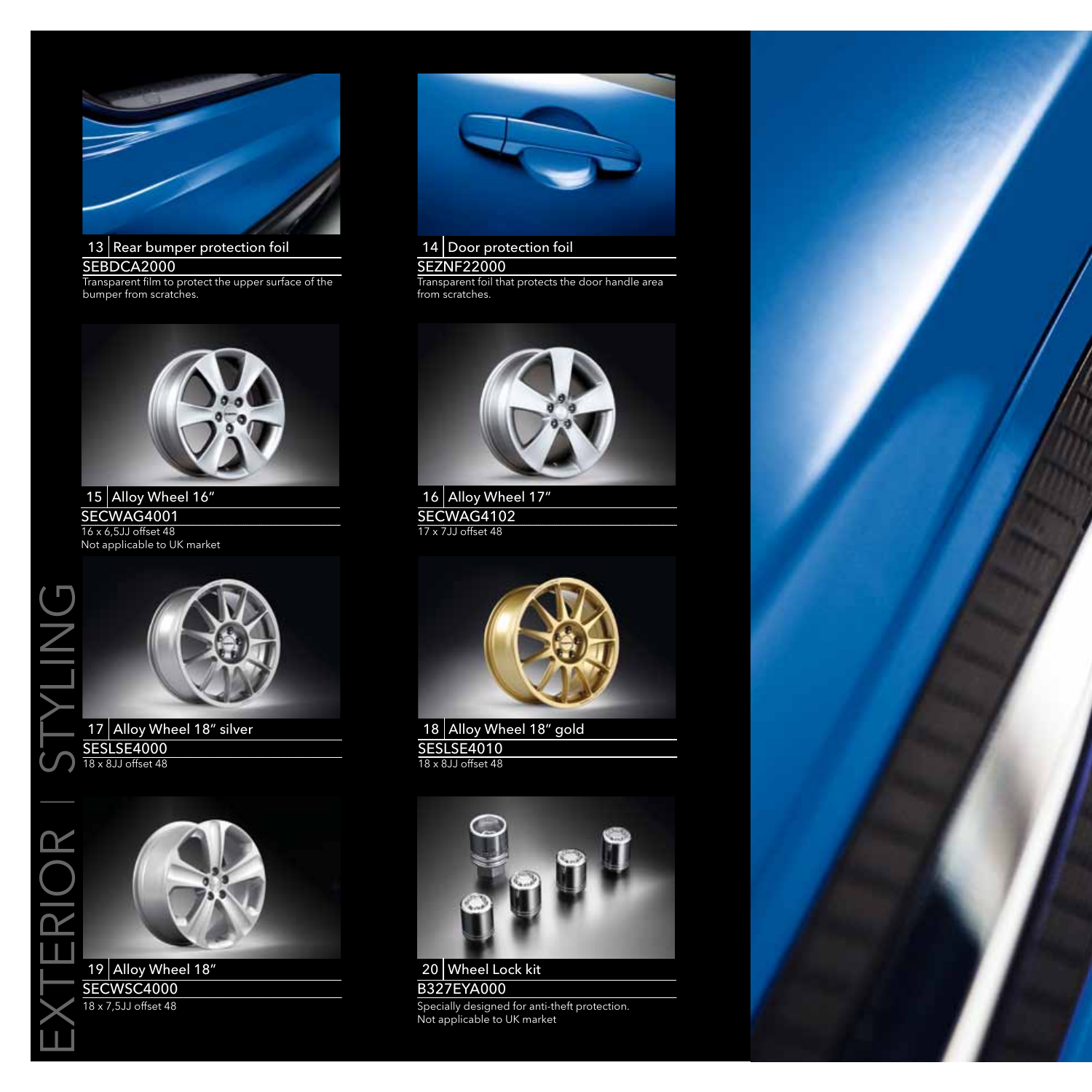



21 Carpet mat (red, silver, blue - LHD/RHD) J505ECA120/RH, J505ECA100/RH, J505ECA110/RH

Custom-fit carpeted mats with BRZ logo in matching colours.

# 22 Carbon side sill moulding

#### SEBDCA3500

Stylish mouldings with carbon look and BRZ logo to enhance the appearance of the side sill area. \*set of 2



UTILITY I INTERIOR

 $|\mathsf{R}|$ 

Ц

SESECA1000 Interchangeable ash tray that fits into the centre console cup holder.



SEBOCA8000 An aerodynamic design for improved wiping performance. \*set of 2 / not for RHD



23 Trunk mat J515ECA200 Reversable, protective trunk mat with textile on one side and soft plastic on the other.



H6710CA100 Installs into the accessory socket location in the centre console.



**SETSYA4001** Easy-to-use, compact kit with puncture sealant and mini-compressor.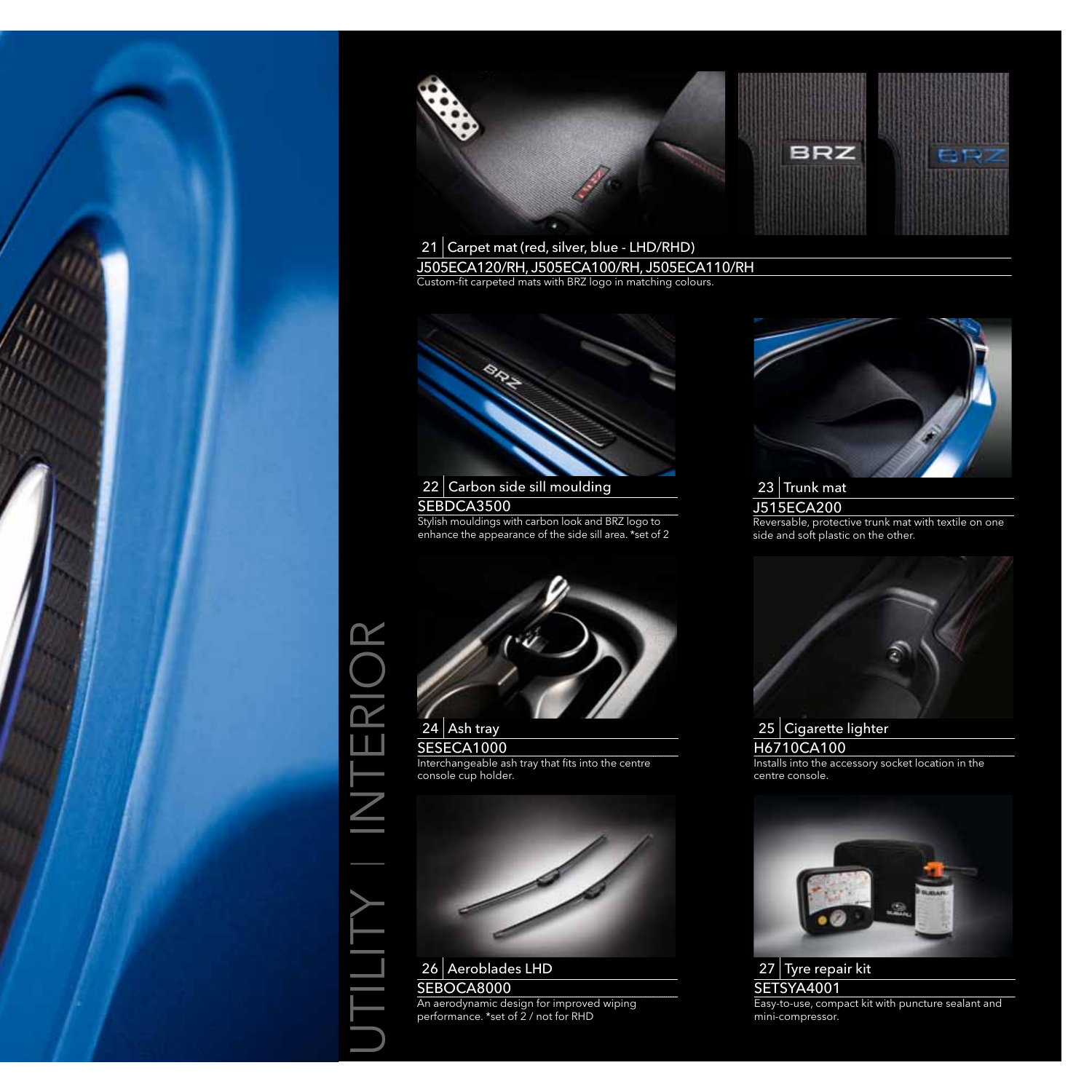

SECOCA8000

 $\bigcap$ 

Safe and easy parking using 4 sensors. Acoustic warning.



### 31 Navigation unit

### SEAWF26000

5,8" touch screen with intuitive "Click&Slide" operation, an SD-card based navigation with connectivity to personal media players and mobile phones. \* Installation kit, SD-memory card and brackets required.



29 Tip Blinking/Safety Hazard SEDAYA8000

Bi-functional safety item: side indicators blink 4 times and hazard lights are activated during emergency braking.



32 Navigation lock kit SEMGYA6000 Helps to protect the navigation from theft.



 $30$  Bulb kit SEHACA8000 HID & LED bulbs not included. Contents may differ from the picture



33 Childseat SUBARU Duo Plus F410EYA002 Secure installation by ISOFIX. Suitable for children in the range of 9-18kg / 8M-4Y.

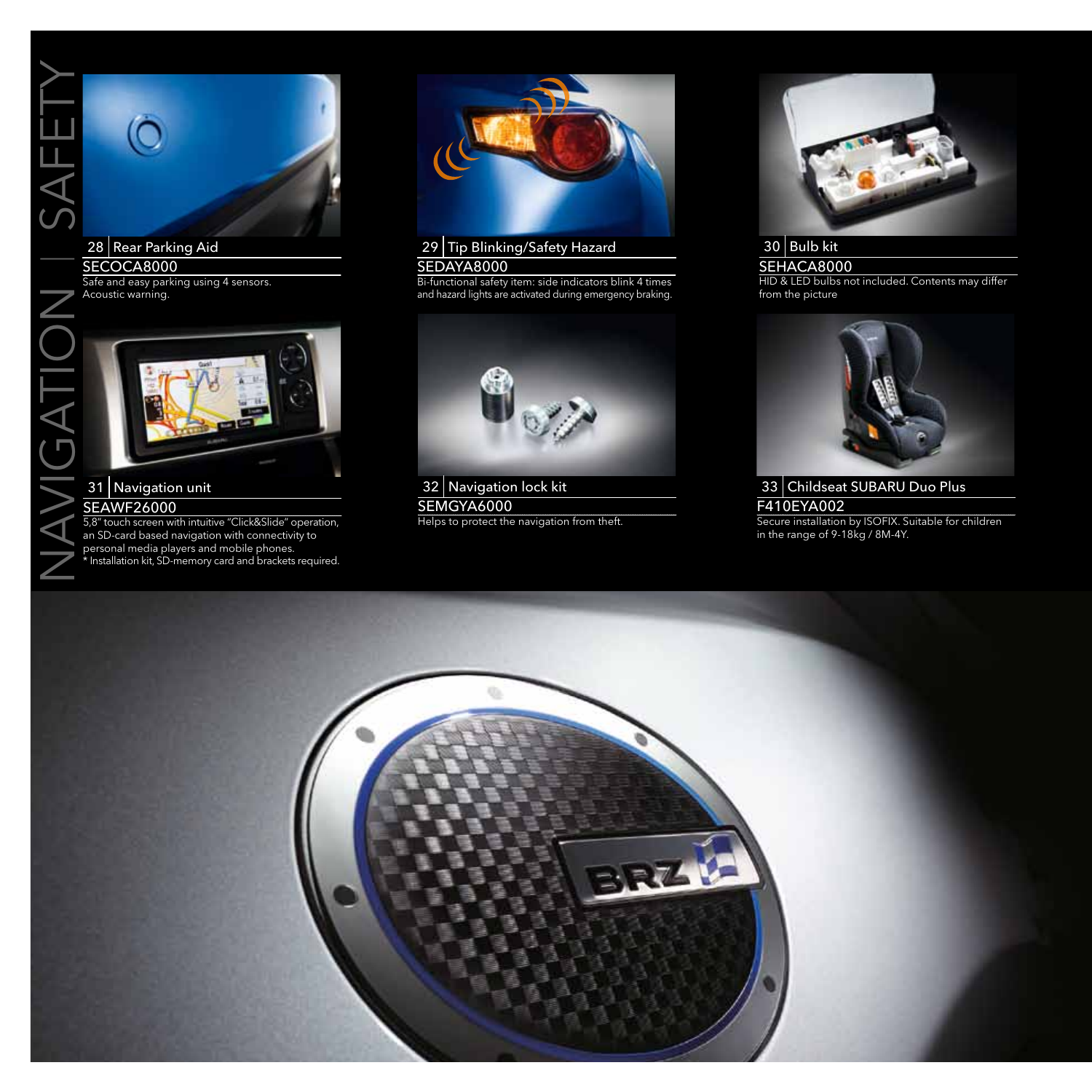# APPLICATION LIST

| NO.                      | PART NAME                   | PART NUMBER              | <b>BRZ</b> | <b>NOTE</b>                                                         | <b>REGION</b> |
|--------------------------|-----------------------------|--------------------------|------------|---------------------------------------------------------------------|---------------|
| $\mathbf{1}$             | Rear under diffuser         | E5610CA000               | $\circ$    |                                                                     | ${\sf W}$     |
| 2                        | Decoration foil (window)    | SEBDCA3300               | O          |                                                                     | Ε             |
| 3                        | Decoration foil (door)      | SEBDCA3400               | $\circ$    |                                                                     | E             |
| 4                        | Hood & Roof body graphics   | J1210CA250               | $\circ$    |                                                                     | W             |
| 5                        | Upper body graphics         | J1210CA100               | $\bigcirc$ |                                                                     | W             |
| 6                        | Lower body graphics         | J1210CA150               | $\circ$    |                                                                     | W             |
| $\overline{7}$           | Side fin blade              | E7110CA000               | $\circ$    |                                                                     | W             |
| 8                        | Fuel lid garnish            | J1210CA800               | $\circ$    |                                                                     | W             |
| 9                        | Carbon door mirror cover    | SEBDCA3200               | $\circ$    |                                                                     | E             |
| 10                       | Chrome front moulding       | SEBDCA3600               | $\circ$    |                                                                     | Ε             |
| 11                       | Chrome trunk moulding       | SEBDCA3100               | $\circ$    |                                                                     | Ε             |
| 12                       | Carbon trunk moulding       | SEBDCA3000               | $\circ$    |                                                                     | E             |
| 13                       | Rear bumper protection foil | SEBDCA2000               | $\circ$    |                                                                     | E             |
| 14                       | Door protection foil        | SEZNF22000               | $\circ$    |                                                                     | E             |
| 15                       | Alloy Wheel 16"             | SECWAG4001               | $\circ$    | TÜV-approved, KBA/ABE certified - Not applicable to UK market.      | Ε             |
|                          | Centre cap                  | SECWYA4000               | $\circ$    |                                                                     | Ε             |
| 16                       | Alloy Wheel 17"             | SECWAG4102               | $\circ$    | TÜV-approved, KBA/ABE certified                                     | E             |
|                          | Centre cap                  | SECWYA4000               | $\circ$    |                                                                     | E             |
| 17                       | Alloy Wheel 18" silver      | SESLSE4000               | $\circ$    | TÜV-approved, KBA/ABE certified                                     | E             |
|                          | Centre cap silver           | SESLSA4020               | $\circ$    |                                                                     | Ε             |
| 18                       | Alloy Wheel 18" gold        | SESLSE4010               | $\circ$    | TÜV-approved, KBA/ABE certified                                     | E             |
| $\overline{\phantom{a}}$ | Centre cap gold             | SESLSE4030               | $\circ$    |                                                                     | E             |
| 19                       | Alloy Wheel 18"             | SECWSC4000               | $\circ$    | TÜV-approved, KBA/ABE certified                                     | E             |
|                          | Centre cap                  | SECWYA4000               | $\circ$    |                                                                     | E             |
| 20                       | Wheel Lock kit              | B327EYA000               | $\circ$    | Not applicable to UK market.                                        | W             |
|                          | Carpet mat (silver LHD)     | J505ECA100               | $\circ$    |                                                                     | W             |
| 21                       | Carpet mat (silver RHD)     | J505ECA100RH             | $\circ$    |                                                                     | W             |
|                          | Carpet mat (blue LHD)       | J505ECA110               | $\circ$    |                                                                     | W             |
|                          | Carpet mat (blue RHD)       | J505ECA110RH             | $\circ$    |                                                                     | W             |
|                          | Carpet mat (red LHD)        | J505ECA120               | $\circ$    |                                                                     | W             |
|                          | Carpet mat (red RHD)        | J505ECA120RH             | $\circ$    |                                                                     | W             |
| 22                       | Carbon side sill moulding   | SEBDCA3500               |            |                                                                     | Ε             |
|                          |                             |                          | $\circ$    |                                                                     |               |
| 23<br>24                 | Trunk mat<br>Ash tray       | J515ECA200<br>SESECA1000 | $\bigcirc$ |                                                                     | W<br>W        |
|                          |                             |                          | $\circ$    |                                                                     |               |
| 25                       | Cigarette lighter           | H6710CA100               | $\bigcirc$ |                                                                     | ${\sf W}$     |
| 26                       | Aeroblades LHD              | SEBOCA8000               | $\circ$    | Not suitable for RHD vehicles                                       | Ε             |
| 27                       | Tyre repair kit             | SETSYA4001               | $\circ$    |                                                                     | Ε             |
| 28                       | Rear Parking Aid            | SECOCA8000               | $\circ$    |                                                                     | Ε             |
| 29                       | Tip Blinking/Safety Hazard  | SEDAYA8000               | O          |                                                                     | E             |
| 30                       | Bulb kit                    | SEHACA8000               | $\circ$    | HID & LED bulbs not included. Contents may differ from the picture. | Ε             |
| 31                       | Navigation unit             | SEAWF26000               |            | Only applicable to Subaru BRZ with factory-installed audio.         | Ε             |
|                          | Navigation installation kit | SEECCA6000               | $\bullet$  |                                                                     | Ε             |
| $\blacksquare$           | SD-memory card EU map data  | SEAWF26010               |            |                                                                     | E             |
| $\overline{\phantom{a}}$ | Navigation bracket RH       | 66201CA020               |            |                                                                     | W             |
| $\sim$                   | Navigation bracket LH       | 66201CA030               |            |                                                                     | W             |
| 32                       | Navigation lock kit         | SEMGYA6000               |            |                                                                     | Ε             |
| 33                       | Childseat SUBARU Duo Plus   | F410EYA002               | $\circ$    |                                                                     | W             |

Note:<br>1. Part numbers and specifications are subject to change without notice.<br>2. Please confirm local requirements and regulations in advance.<br>3. Alloy wheels are TÜV-approved. For applicability in each country, please ch